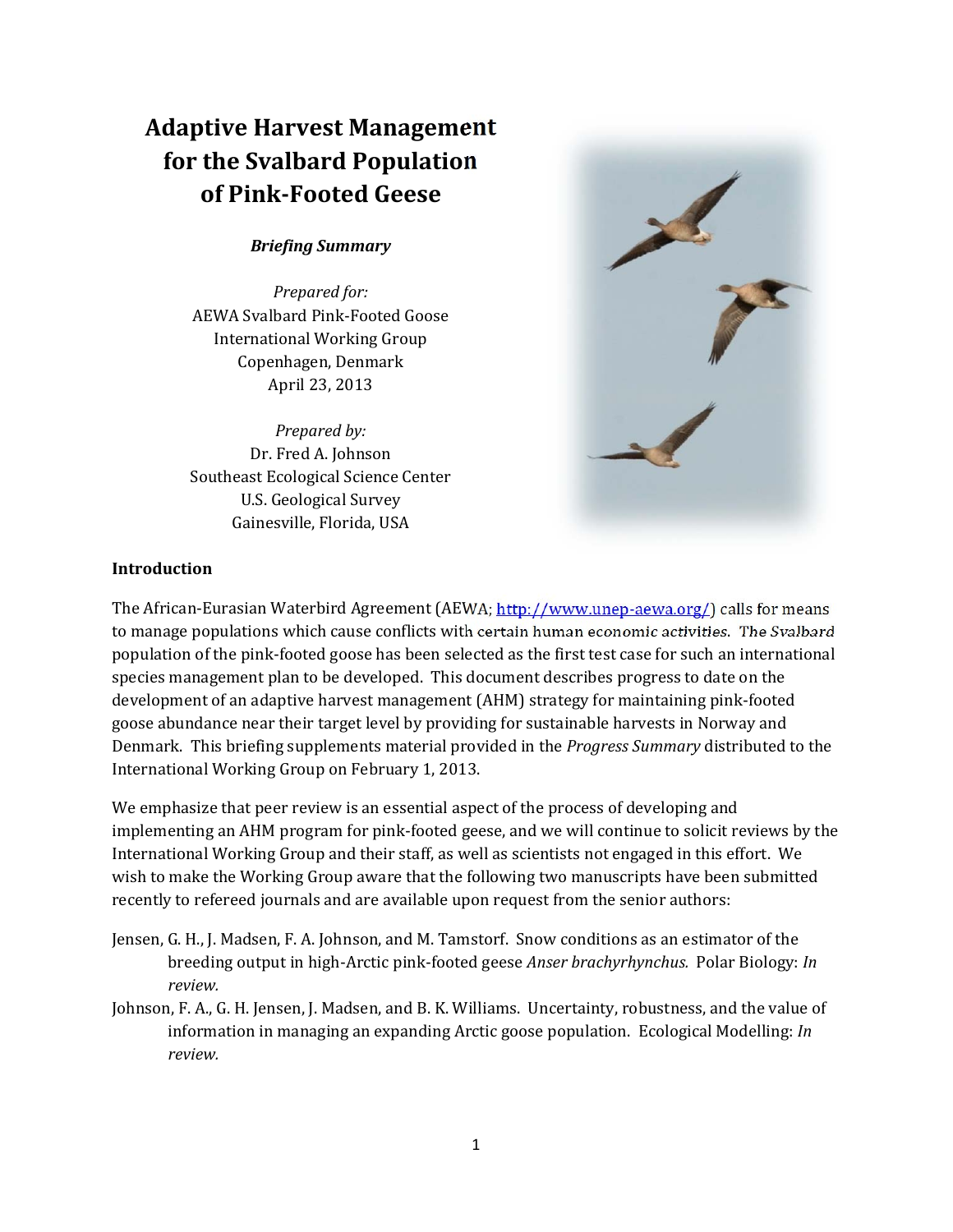In addition to these manuscripts, the *Progress Summary* (February 1, 2013), and this *Briefing Summary* (April 23, 2013), an annual report will be produced in August 2013 and every summer thereafter. Additional manuscripts for journal publication are also anticipated.

## **AHM Development**

The *Progress Summary* described the development of nine alternative models of population dynamics that suggest how reproductive and survival rates of pink-footed geese vary over time (Table 1). Five of the models incorporate density-dependent mechanisms that would maintain the population near a carrying capacity (i.e., in the absence of harvest) of  $65k - 129k$  depending on the specific model. The remaining four models are density independent and predict an exponentially growing population even with moderate levels of harvest. Consideration of these densityindependent models is not intended to suggest that population size is truly unregulated, but that density dependence may only manifest itself at abundances far exceeding those experienced thus far. All nine models fit the available data and it is not possible to say with any confidence which is more appropriate to describe the contemporary dynamics of pink-footed geese. Therefore, we assigned equal probability to all nine models and calculated an optimal strategy for the use of harvest *rates*. The strategy was based on an objective to maintain population size in November around 60k using sustainable harvests in Norway and Denmark. With maximum harvest *rates* of at least 12%, we predicted the population could be stabilized around 60k even if the face of continued warm springs in Svalbard.

Table 1. Nine alternative models of pink-footed goose population dynamics and their associated carrying capacities (*K*, in thousands) for randomly varying days above freezing in May in Svalbard (TempDays). N and A are total population size and the number of sub-adults plus adults (in thousands), respectively, on November 1. The sub-models represented by (.) denote randomly varying demographic rates (i.e., no covariates). Models M3, M4, M6, and M7 are densityindependent growth models and thus have no defined carrying capacity.

| Model          | Survival sub-model | Reproduction<br>sub-model | $K$ (sd) |
|----------------|--------------------|---------------------------|----------|
| M <sub>0</sub> | $\left( .\right)$  | (TempDays, A)             | 120(8)   |
| M1             | (TempDays)         | (TempDays, A)             | 129 (8)  |
| M <sub>2</sub> | (TempDays, N)      | (TempDays, A)             | 59(4)    |
| M <sub>3</sub> | $\left( .\right)$  | (TempDays)                |          |
| M4             | (TempDays)         | (TempDays)                |          |
| M <sub>5</sub> | (TempDays, N)      | (TempDays)                | 66 (3)   |
| M <sub>6</sub> | $\left( .\right)$  | $\left( .\right)$         |          |
| M <sub>7</sub> | (TempDays)         | $\left( .\right)$         |          |
| M <sub>8</sub> | (TempDays, N)      | $\left( .\right)$         | 65(5)    |
|                |                    |                           |          |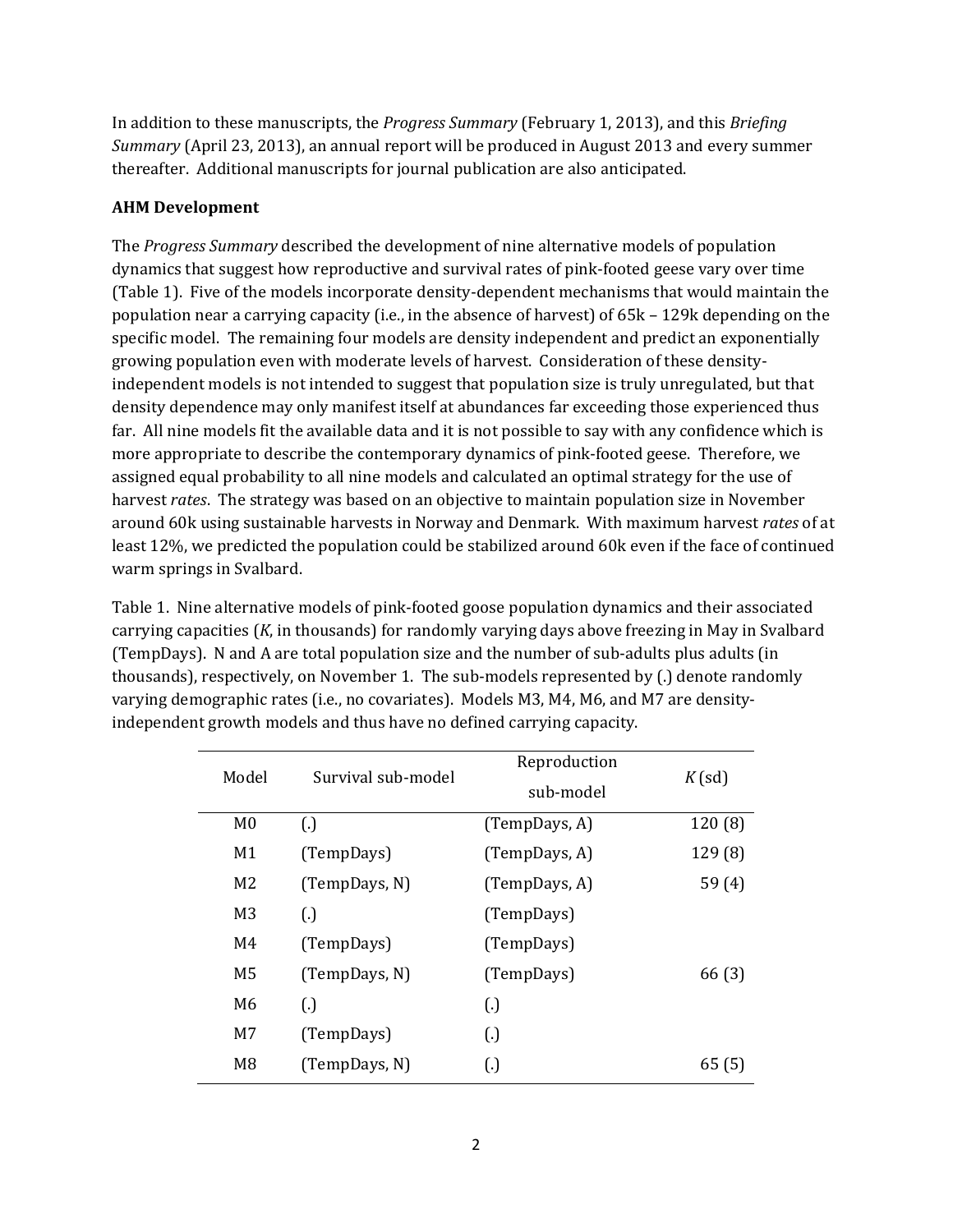Efforts since distribution of the *Progress Summary* have focused on better understanding the implications of model uncertainty and on developing an optimal strategy for setting harvest *quotas* that would remain in effect for three years. We investigated the expected value of information, which characterizes the increase in management performance that could be expected if model uncertainty were reduced or eliminated. We first calculated the expected value of perfect information (EVPI), which is the expected increase in objective value assuming that the most appropriate of the nine population models could be identified. EVPI is the model-averaged maximum objective value across models, less the maximum of the model-averaged objective values. In other words, EVPI is the difference between the expected value if uncertainty were resolved and the best performance that could be expected in the face of continuing model uncertainty. We also calculated the expected value of partial information (EVPXI), focusing on the expected gain in management performance if either uncertainty about the survival or reproductive processes could be resolved. EVPXI can be useful for determining which source of uncertainty most limits management performance, and therefore which uncertainty may be the most important target for active adaptive management or a traditional research program. EVPXI measures the loss of value corresponding to uncertainty across the models in one subset, while accounting for the residual uncertainty in the complimentary subset. In our case, we have three alternative survival models and three reproductive models.

We determined that the EVPI represents an increase of only 3% in objective value. The increase in objective value is calculated using a Markov Decision Process and an objective function, which expresses the decision makers degree of satisfaction in terms of system state  $(x_t)$  (e.g., population size and breeding-ground conditions) and action  $(a_t)$  (i.e., varying harvest levels) (see details in the *Progress Summary*): 

$$
V[x_t] = \max_{(a_t)} E\left[\sum_{\tau=t}^T H(a_\tau | x_\tau) u(a_\tau | x_\tau) | x_t\right],
$$

where  $H(a_\tau|x_\tau)$  is harvest, and where the relative desirability of a harvest amount (i.e., utility) is a function of resulting population size:

$$
u(a_{\tau}|x_{\tau}) = e^{-\frac{1}{2} \left(\frac{N_{t+1} - 60k}{10k}\right)^2}
$$
 if  $N_{t+1} > 0$   
= 0 otherwise,

and  $N_{t+1}$  is total population size. The population-related utility is thus a bell-shaped curve with a peak at 1.0, corresponding to a goal for population size of 60 thousand. The full objective function therefore seeks to maximize sustainable harvest, but devalues harvest decisions that are expected to result in a subsequent population size different than the population goal, with the degree of devaluation increasing as the difference between population size and the goal increases.

The increase in management performance expected from eliminating uncertainty about the survival process was substantially higher (EVPXI =  $+2.1\%$ ) than that for the reproductive process  $(EVPXI = +0.1\%)$ , consistent with evidence that variation in survival is more important than variation in reproduction in relatively long-lived avian species. Overall, the low value of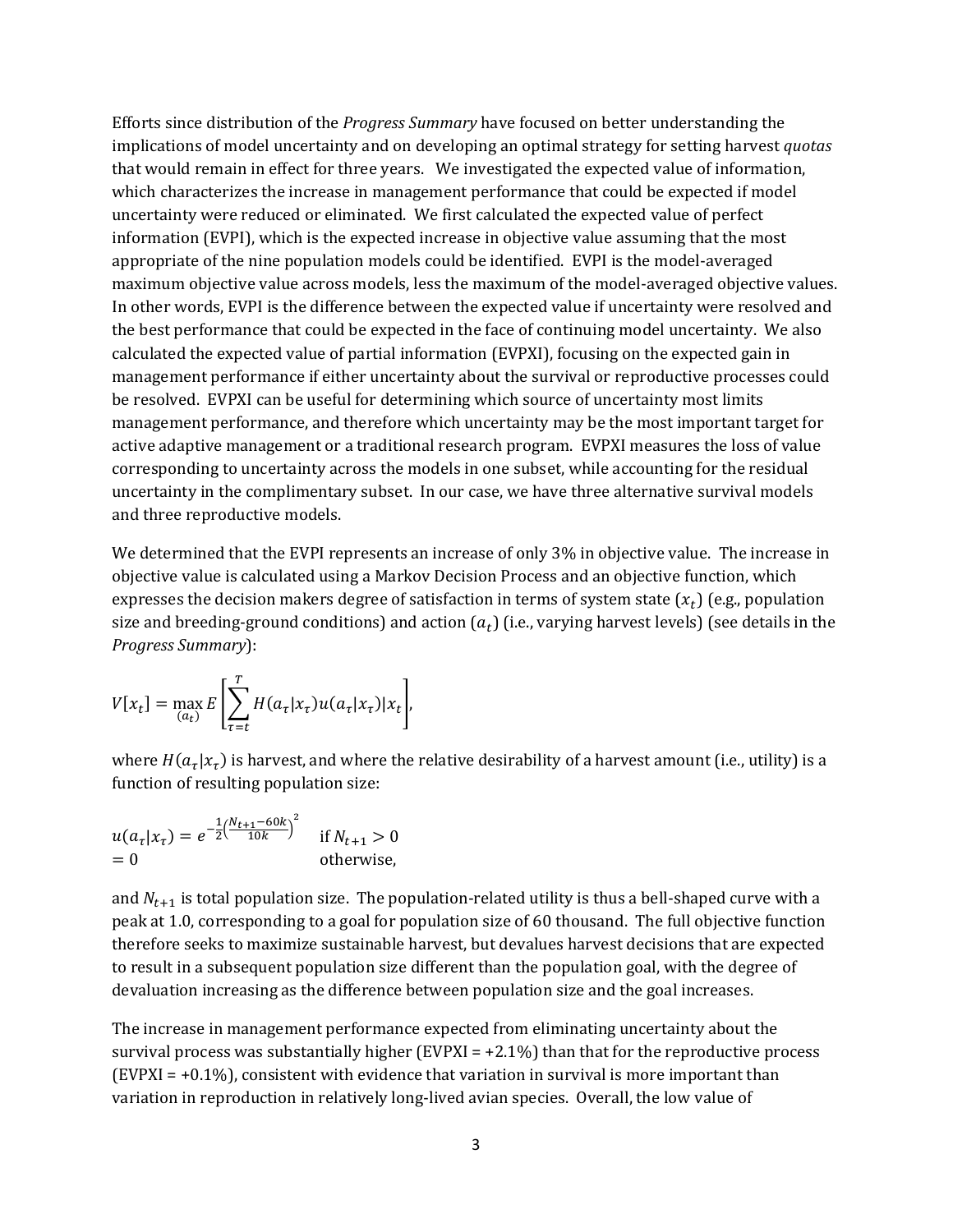information calculated for pink-footed geese suggests that a *robust* harvest strategy could be nearly as effective as an *adaptive* one. Robust harvest strategies are those that are expected to perform reasonably well regardless of which population model is most appropriate.

We used two approaches to determine a robust harvest strategy. In the first, we identified the model-specific harvest strategy that maximized the minimum level of expected performance (in terms of the average objective value) regardless of the most appropriate model. This so-called maxi-min approach has sometimes been criticized, however, as being too conservative because it emphasizes the worst possible outcome. In the second approach, we identified the model-specific harvest strategy that is expected to minimize the maximum loss. In this case, the loss in performance for each model-strategy combination is calculated as the difference between the expected performance for each model-strategy combination and the best performance expected under each model. Then the robust strategy is the one that minimizes the maximum loss across all models. In both approaches to robustness, we assumed all population models were equally plausible. The use of informative prior weights on the models could lead to different robust strategies. 

In the face of complete uncertainty as to the most appropriate model of population dynamics, the optimal strategy assuming that both survival and reproduction were a function of goose abundance and temperature days (i.e., days above freezing in May in Svalbard) (model M2) maximized the expected minimum objective value. In contrast, the optimal strategy based on model averaging (using equal model weights) minimized the expected maximum loss in objective value. This is also the strategy that maximized expected value across all nine models. Optimal strategies for models M5 (density-dependent survival, and both survival and reproduction a function of temperature days) and M8 (density and temperature dependent survival; random reproduction) are also expected to be relatively robust based on our criteria. We have made the tentative decision to use a model-averaged harvest strategy (i.e., the one that both minimizes maximum loss and that also maximizes expected value) as a basis for an initial harvest strategy. However, we intend to update the model weights associated with this strategy as soon as experience permits, so that the strategy will evolve over time based on what is learned in an adaptive process.

We next focused on the development of a strategy for prescribing harvest *quotas* in a 3-year decision-making cycle (i.e., once chosen, a quota would remain in effect for three hunting seasons). The following specifics are noteworthy:

1. Based on input from the International Working Group, the utility curve related to population size was modified to express more satisfaction with a range of population sizes in the vicinity of 60k and less satisfaction of population sizes outside that range (Fig. 1). The revised utility curve is:

$$
u(a_{\tau}|x_{\tau}) = \frac{1}{1 + exp(|N_{t+1} - 60k| - 10k)}.
$$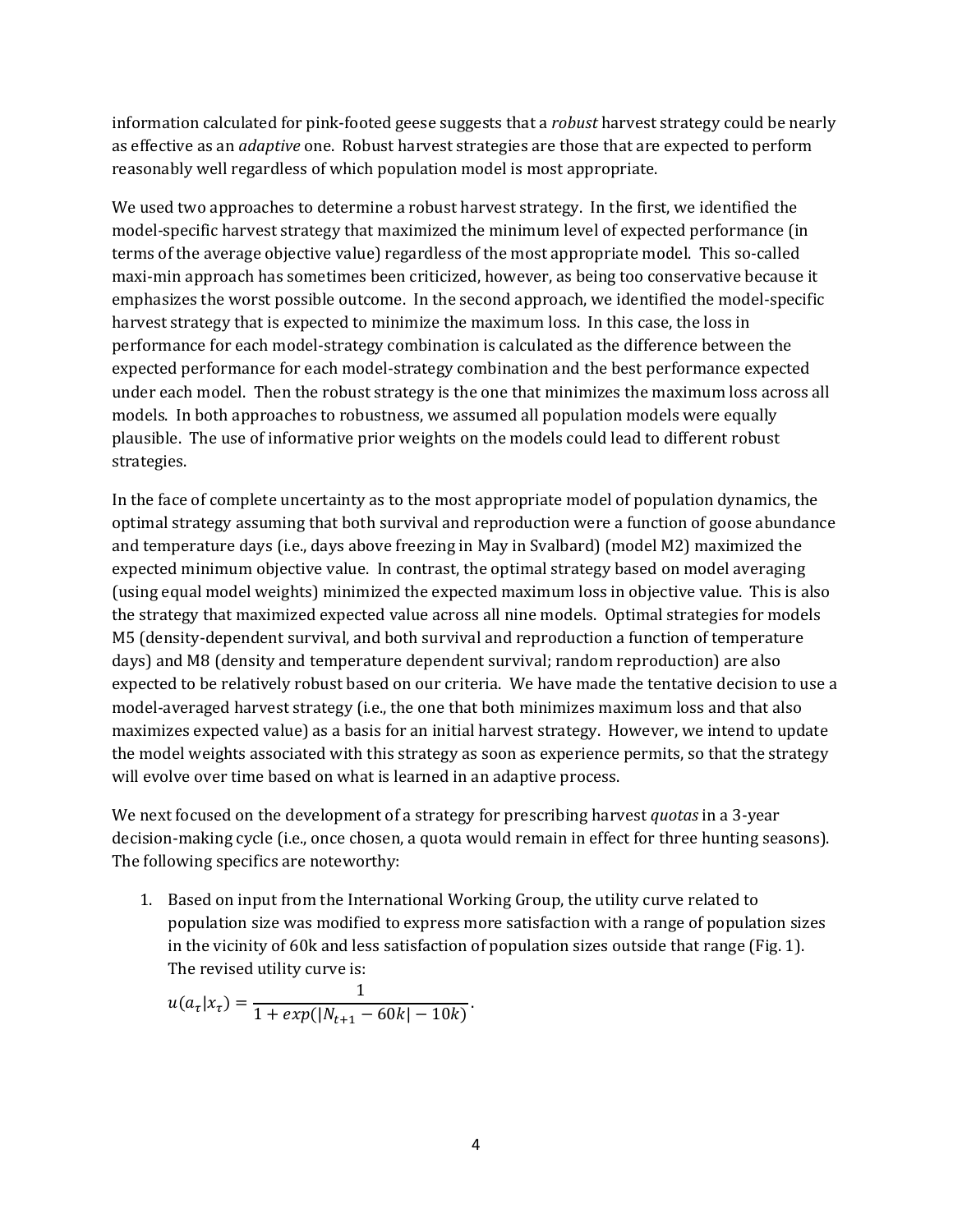

Fig. 1. Old (from the *Progress Summary*) and new utility curves expressing utility (or satisfaction) as a function of the difference between pink-footed goose population size and the population goal (in thousands).

- 2. We assumed a set of available harvest quotas of  $H = \{0, 5k, 10k, 15k,$  and 20k) for use in both 1-year and 3-year cycles of decision making. This set seemed reasonable given the current harvest in Norway and Denmark of approximately 12k and only coarse control over harvests. As explained in the *Progress Summary*, calculation of an optimal strategy of absolute harvest (rather than harvest *rates*) requires that we first specify the number of young and adults in the total harvest. But this cannot be known a priori because it depends on the age composition of the pre-harvest population. Yet, the age composition of the preharvest population cannot be predicted from our models without knowing the age composition of the harvest. To resolve this dilemma requires the ability to specify  $z = \frac{1-h_t}{1-h_t}$  $\frac{1-n_t}{1-d \cdot h_t}$ , where *h* is the harvest rate of adults and d ≈ 2 is the differential vulnerability of young to adults. The problem is that *z* is not constant, but depends on the value of *h* (which is not known a priori). Therefore, we examined values of  $z$  for a range of realistic harvest rates  $(0.00 - 0.15)$  and calculated a "typical"  $z \approx 1.1$ . We assumed this constant value for the purpose of optimization. This approach is considered preliminary and we intend to evaluate the sensitivity of the optimal strategy to variation in z.
- 3. We calculated a "quasi-optimal" harvest strategy based on an assumption of equal model weights and a completely deterministic system using dynamic programming. With a 1-year decision-making cycle (as described in the *Progress Summary*), a bona fide optimal strategy could be calculated by explicitly accounting for all sources of variability (stochasticity) in survival and reproductive rates (i.e., 200 possible outcomes each year for each system state and each harvest action). With a 3-year decision-making cycle, variation is compounded annually between quota decisions and a truly optimal solution was computationally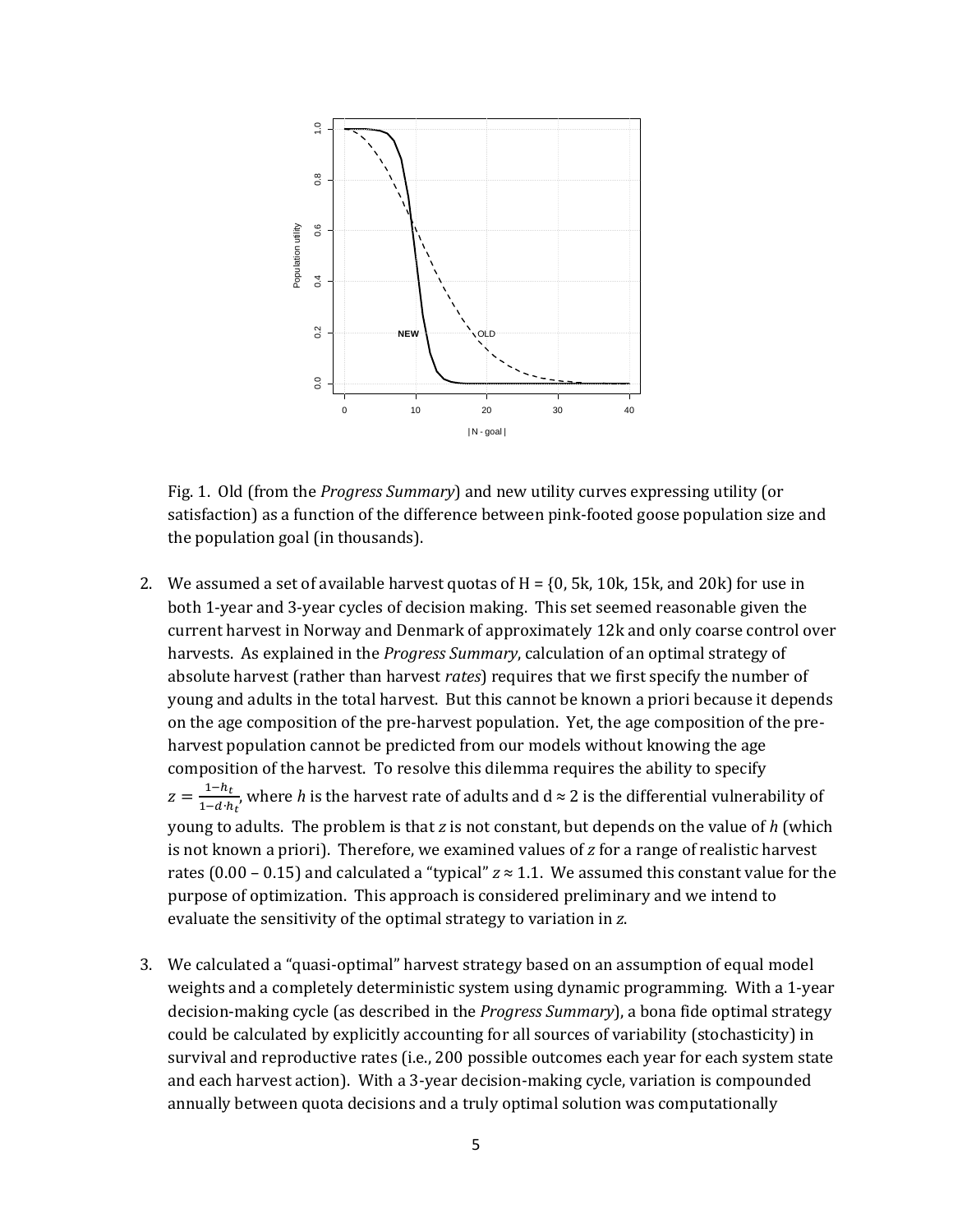intractable with available software. Therefore, we calculated a deterministic strategy based on equal model weights and simulated its application in a fully stochastic environment to assess its expected performance.

Fig. 2 depicts simulated population sizes under the deterministic, quasi-optimal strategy. Each graph depicts total population size for 100 simulations of a 15-year period for the model listed in the graph title. The open red circles represent application of an optimal harvest strategy based on a 3-year cycle of decision making. The solid black dots represent application of an optimal strategy based on annual decision making. All simulations begin with a population comprised of 16k young and 64k adults (i.e., the Nov 2011 population). Both the 1year and 3-year harvest policies were based on equal model weights (determined previously to be a relatively robust strategy) and each strategy was limited to a maximum harvest quota of 20k geese. A number of interesting patterns are apparent:

- As expected, there is generally more variability in population size under the 3-year cycle of decision making than under annual decisions. Also, there is more uncertainty about population size in the latter part of the period than in the beginning (because environmental variation is compounded over time). These patterns are less true of models with density dependence than without (because populations with density dependence are more self-regulating).
- Generally, there is greater risk of low populations (i.e.,  $N \ll 60k$ ) with the 3-year cycle than the 1-year cycle. This is particularly true in early years for models with density dependence. Over the longer term, however, density-dependence in these models tends to help keep the population closer to 60k.
- There is considerable risk of the population escaping our ability to control it (with a maximum harvest quota =  $20k$ ) if the most appropriate model lacks density dependence. This risk is higher under the 3-year cycle than in the 1-year cycle (because you can act more quickly in the latter to bring the population under control after a series of years with good environmental conditions).

We also examined expected changes in harvest quotas. Table 2 depicts the expected frequency of 3year runs of the same harvest quota under both the 3-year and 1-year decision-making cycles. With the 3-year cycle, harvest quotas remain unchanged for 3-year periods, but managers could also expect occasional runs of the same harvest quota for multiple 3-year cycles (i.e., 6, 9, 12 years, etc.). Harvest quotas hardly ever remain the same for three years in a row under a 1-year cycle of decision making. However, the magnitude of change in harvest quota was substantially lower than in a 3-year cycle (i.e., relatively infrequent changes in harvest quota are accompanied by relatively large changes in the quota when a change is necessary). Fig. 2 and Table 2 help demonstrate the tradeoffs associated with using a 3-year cycle of decision making rather than allowing for the establishment of a harvest quota every year.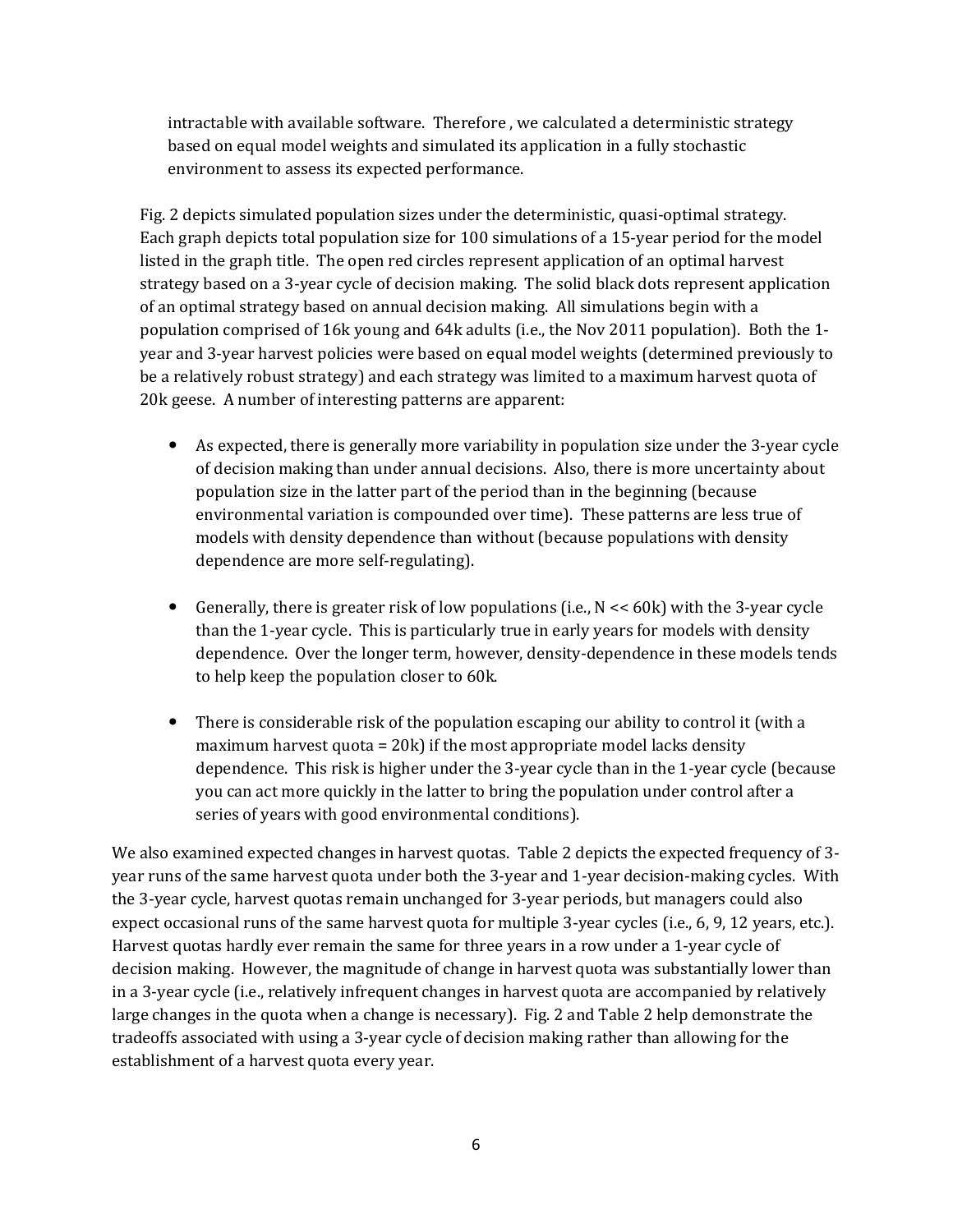Finally, we simulated population size assuming that the current level of harvest  $(12k)$  could not be modified. In other words, we wanted to understand the worst-case scenario if harvest could not be reduced when necessary. Fig. 3 depicts a relatively high probability of a population crash under all nine models. Under some density-independent models there is also a relatively high probability of populations increasing beyond our ability to control them.

The quasi-optimal strategy based on equal model weights and a deterministic system is a look-up table consisting of 4 columns and  $6,248$  rows for combinations of the number of young from 0 to 20k in increments of 2k, number of adults from 0 to 140k in increments of 2k, and temperature days from 0 to 28 in increments of 4 (although other discretizations are possible). This table provides the 3-year harvest quota for each potential combination of young and adults in November and temperature days the following May in Svalbard. Because it is not practical to depict the strategy here, we used a linear model and least-squares regression to calculate an *approximate* decision rule for population sizes  $\leq 100k$ :

 $Q = -13.942 + 0.304Y + 0.352A + 0.102D$ ,

where  $Q$  is harvest quota in thousands,  $Y$  and  $A$  are the number of young and adults in thousands in November, respectively, and  $D =$  temperature days in May. Thus, the decision rule implies adding 304 to the harvest quota for every thousand young, adding 352 to the quota for every thousand adults, and adding 102 to the quota for every temperature day.

The full harvest strategy suggests that the appropriate harvest quota for  $2012$ -2014 would be 15k (based on  $Y = 16k$ ,  $A = 64k$ , and  $D = 5$ ). Based on *very* preliminary data, assume that  $Y = 6k$  and  $A =$ 64k in November 2012 and that  $D = 8$  (i.e., near average) in May 2013. The harvest strategy prescribes a harvest quota for 2013-2015 of 10k. These examples are for illustrative purposes only; we don't anticipate a strategy being implemented before the summer of 2014 (i.e., for 2014-1016). 

Finally, we calculated the conditions under which an emergency hunting-season closure might be needed within the three years in which the harvest quota is constant. Fig. 4 depicts when closures would be optimal for varying numbers of young and adults (colored area). The colors indicate the minimum number of temperature days required to prevent season closure. As the number of young and adults decrease, the number of temperature days required to keep the season open increases.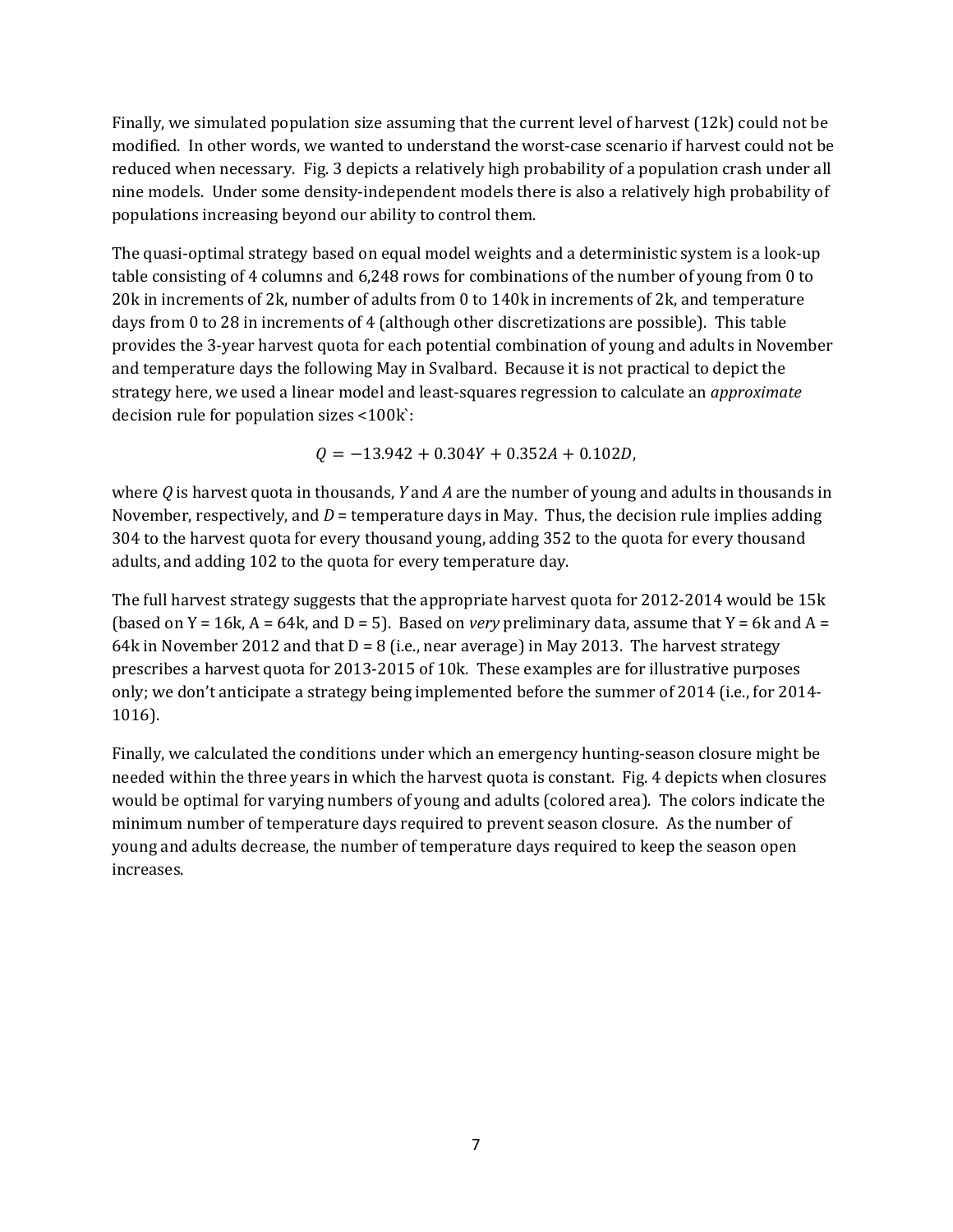Table 2. The frequency of 3-year runs of the same harvest quota based on 100 trials of a 15-year time frame, under both the 3-year and 1-year decision-making cycles. For the 3-year cycle most, but not all, runs of the same harvest quota were three years; the remainder were runs of the same quota for multiples of three years. IQ range is the inter-quartile range in harvest quotas when changes in quota are required. A relatively wide range suggests that the change in harvest quota will be relatively large when a change in quota is necessary.

|                | 3-year cycle                   |                            | 1-year cycle                   |                            |
|----------------|--------------------------------|----------------------------|--------------------------------|----------------------------|
| Model          | Frequency (%)<br>$(3-yr runs)$ | Quota<br>(k)<br>(IQ range) | Frequency (%)<br>$(3-yr runs)$ | Quota<br>(k)<br>(IQ range) |
| M <sub>0</sub> | 83.2                           | $-10, 5$                   | 8.7                            | $-5, 5$                    |
| M1             | 78.0                           | $-10, 5$                   | 9.5                            | $-5, 5$                    |
| M <sub>2</sub> | 54.2                           | $-15, 5$                   | 13.5                           | $-5, 5$                    |
| M <sub>3</sub> | 86.2                           | $-5, 5$                    | 11.7                           | $-5, 5$                    |
| M4             | 84.4                           | $-5, 5$                    | 12.9                           | $-5, 5$                    |
| M <sub>5</sub> | 75.1                           | $-15, 5$                   | 9.7                            | $-5, 5$                    |
| M <sub>6</sub> | 76.9                           | $-10, 5$                   | 8.8                            | $-5, 5$                    |
| M <sub>7</sub> | 77.7                           | $-10, 5$                   | 7.7                            | $-5, 5$                    |
| M <sub>6</sub> | 76.4                           | 15, 5                      | 9.5                            | $-5, 5$                    |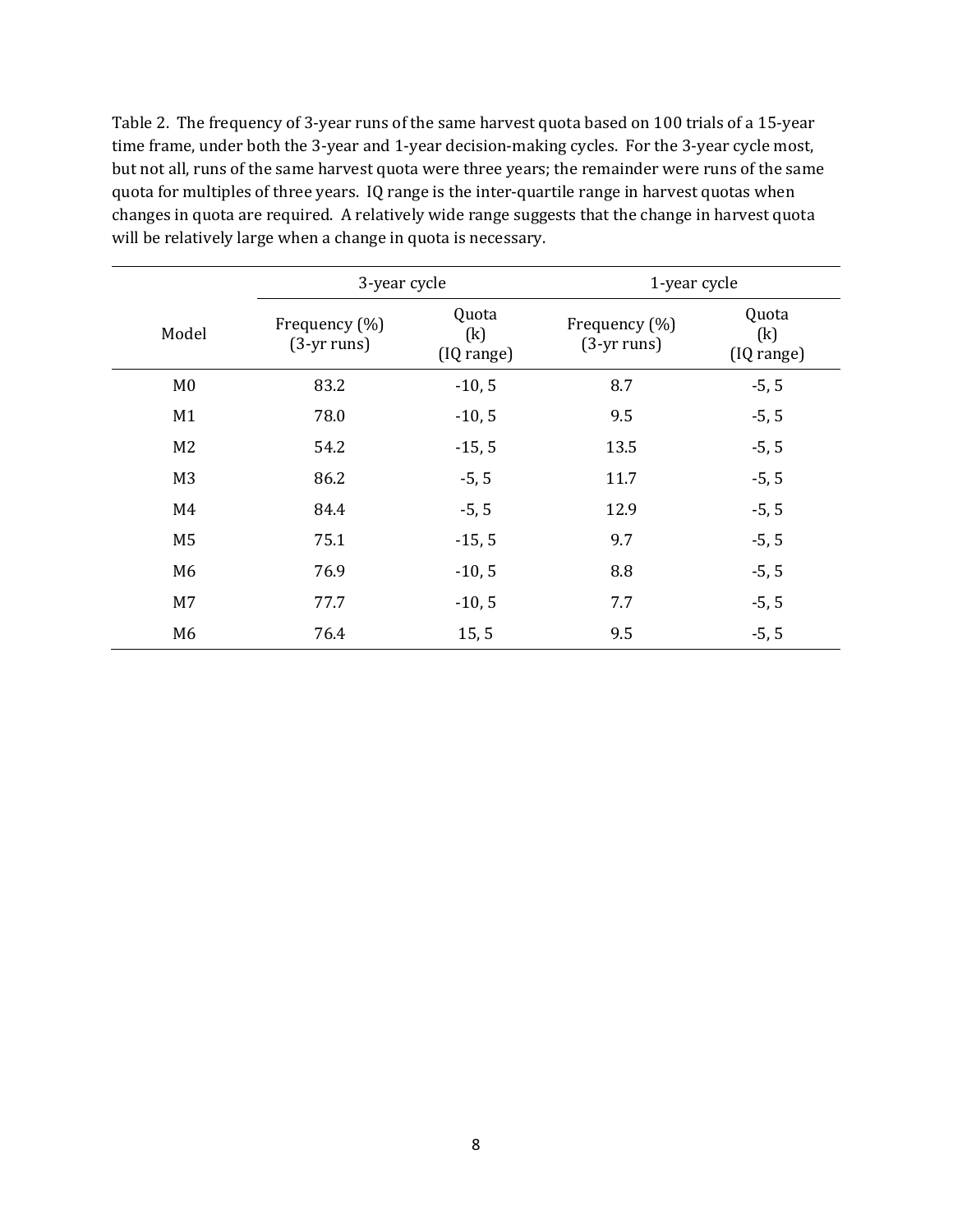

Fig. 2. Simulated population sizes of pink-footed geese (in thousands) under an optimal harvest strategy (based on equal mode weights). The open red circles represent application of an optimal harvest strategy based on a 3-year cycle of decision making. The solid black dots represent application of an optimal strategy based on annual decision making. Each graph depicts total population size for 100 simulations of a 15-year period for the model listed in the graph title.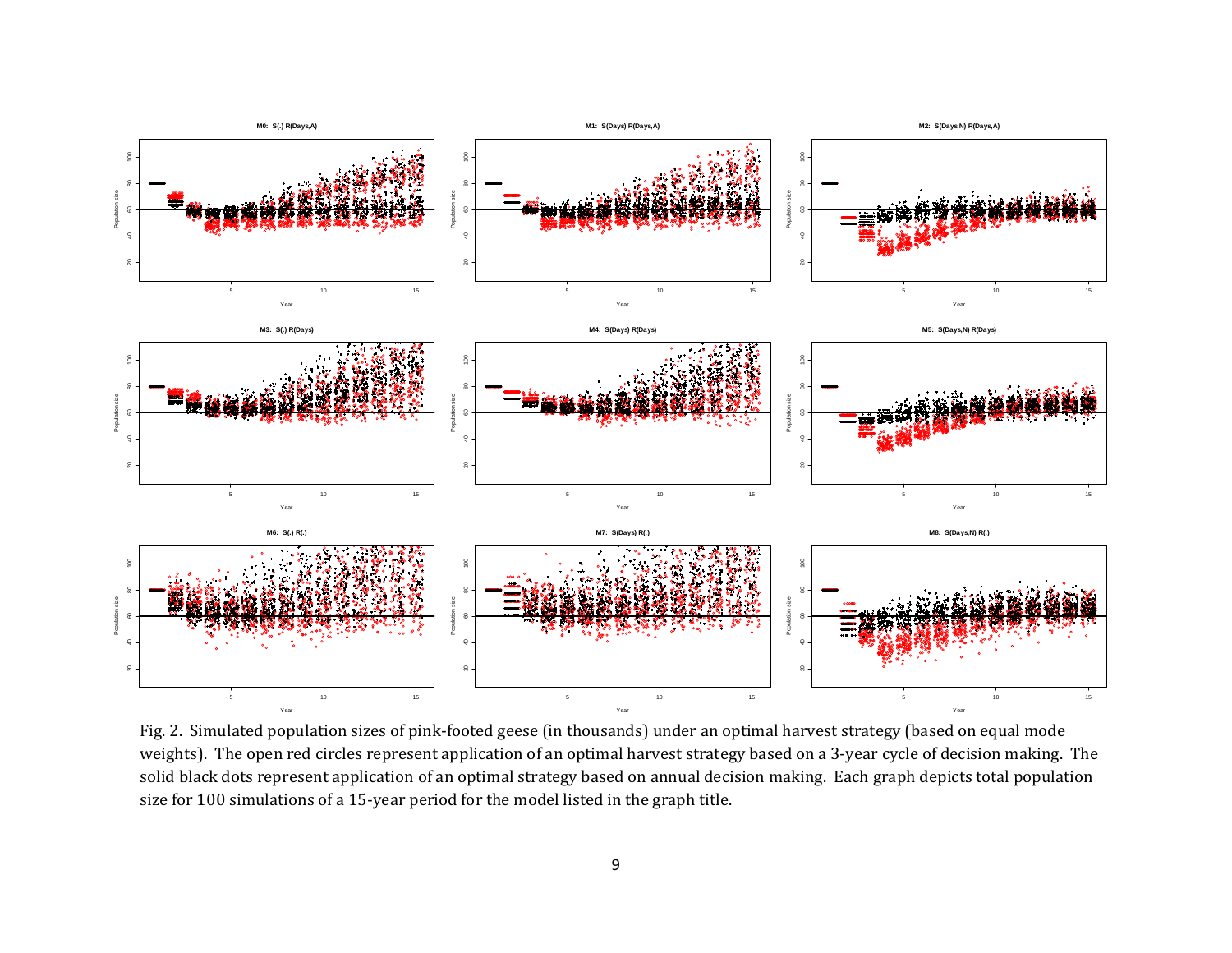

Fig. 3. Simulated population sizes of pink-footed geese (in thousands) under a constant harvest of 12k. Each graph depicts total population size for 100 simulations of a 15-year period for the model listed in the graph title.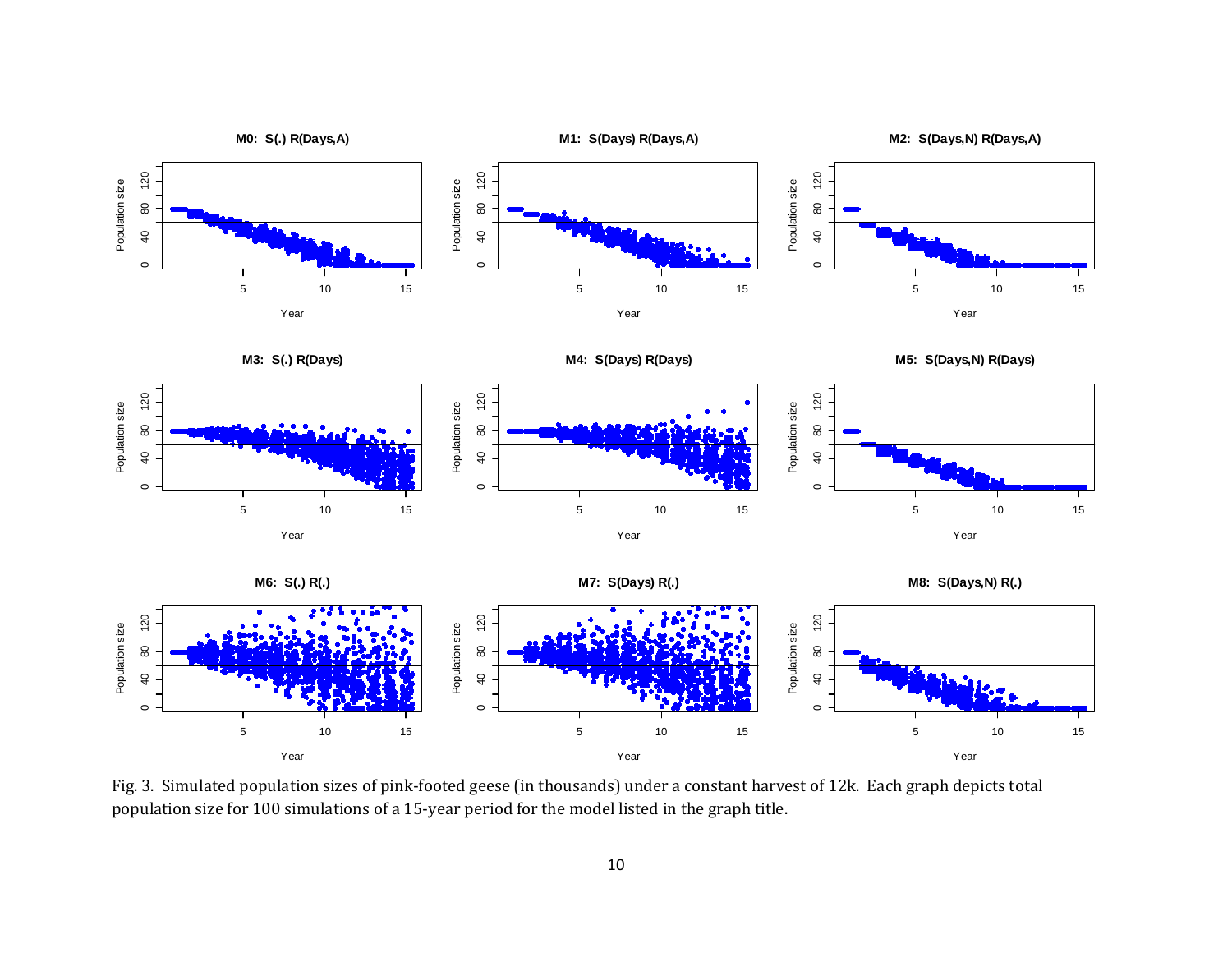

Fig. 4. Conditions under which a closed hunting season for pink-footed geese should be considered (colored area) within 3-year decision making periods. The different colors represent the minimum number of temperature days (i.e., days above freezing in May in Svalbard) required to prevent a season closure. As the number of young and adults decrease, the number of temperature days required to keep the season open increases. Numbers of adults and young are in thousands.

#### **AHM Process and Implementation Needs**

An adaptive, 3-year cycle of decision making for pink-footed geese would follow these steps:

- 1. Summer of year 1 (year  $t$ ), choose a harvest quota based on:
	- A strategy assuming equal model weights
	- Counts of young and adults from the previous November
	- Number of temperature days in May of the current year
- 2. Summer of years  $2-3$   $(t+1, t+2)$ 
	- Examine actual harvest and population response
	- Update model weights by comparing observed and predicted population response
	- Recalculate model-weighted strategy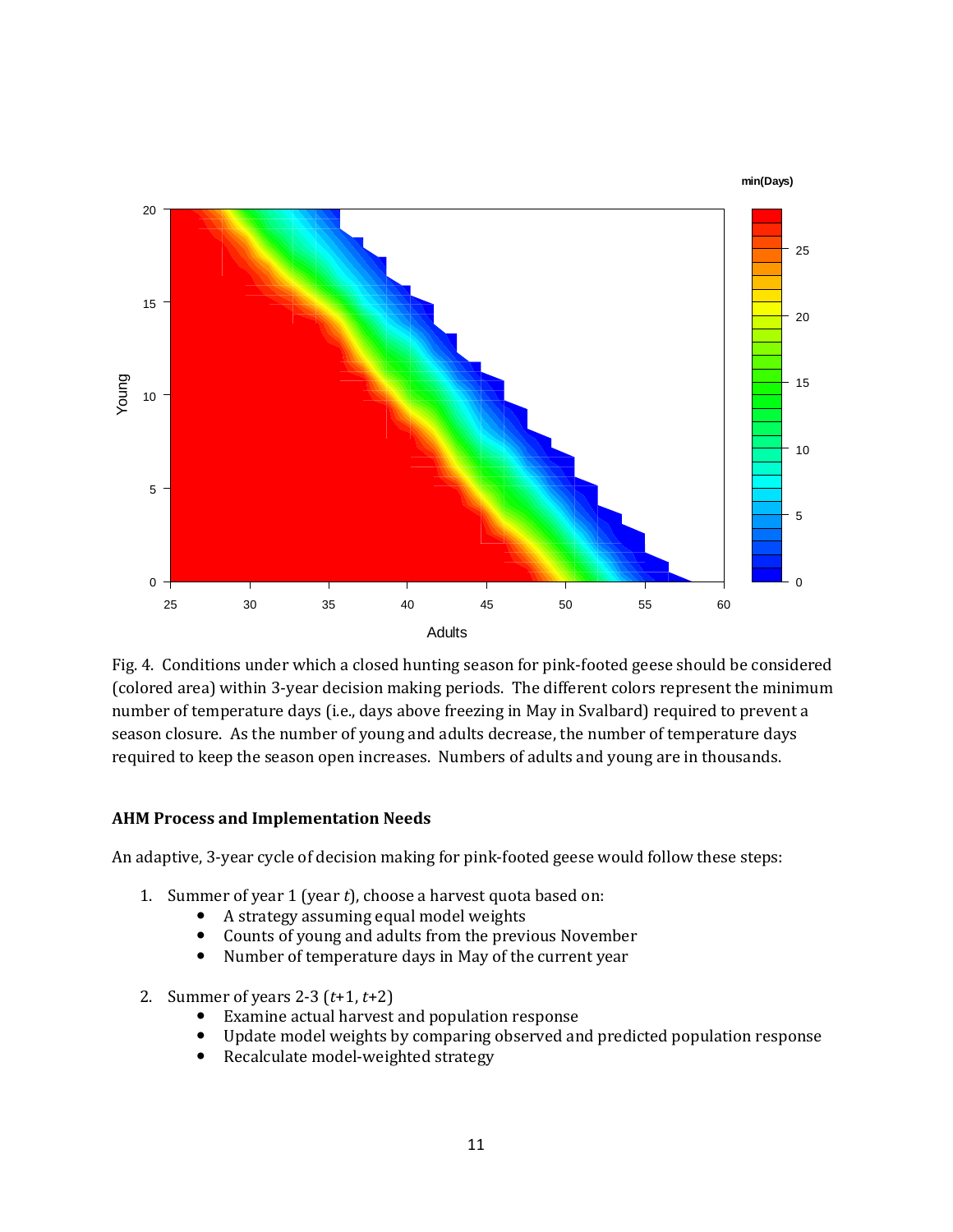- $\bullet$  Determine if an emergency closure required; otherwise take no action
- 3. Summer of year  $4(t+3)$ 
	- Examine actual harvest and population response
	- Update model weights by comparing observed and predicted population response
	- Recalculate model-weighted strategy
	- Choose next 3-year quota
	- Reset  $(t)$
- 4. Return to step 2

To implement this process, continued monitoring of the population size and its age structure in November is required. Moreover, we will require annual estimates of the harvest in Norway and Denmark, as well as the age composition of the harvest if practical. This information must be available by early summer of each year in order to update model weights, determine if an emergency closure should be considered, and to establish new harvest quotas after every three years. 

Over the longer term, there are two key needs. The first is to transition to the use of a spring count of population size. The November count is essentially a post-harvest census, which provides the age structure of the population after young and adults have been exposed to hunting. Ideally, however, we would like to know the age structure of the population prior to harvesting. It is the post-harvest assessment of age structure that causes difficulty in using absolute harvest as a control variable. The availability of estimates of harvest rate or age composition of the harvest would allow us to overcome this problem. There are other problems with a November census, however. An assessment of population status just prior to making a decision about appropriate hunting seasons is preferred. With the November census, the time between population assessment and the subsequent hunting season is long  $(9 - 10 \text{ months})$ , meaning that our predictions of population status just prior to the hunting season are very uncertain. Even more problematic, however, is the fact that in recent years more of the harvest has been occurring after the November census because geese are staying in Denmark longer. The fact that the November census increasingly occurs before the effects of the current hunting season are realized is a problem that can only be addressed by making critical assumptions that cannot be verified. For all of these reasons, we believe it is prudent to consider the count conducted on staging areas during spring migration. To use the spring count, however, we will need to recalibrate all the models of population dynamics.

There is also a pressing need to assess current rates of survival. A high priority should be to examine all mark-recapture data since 1990 as part of a comprehensive analysis targeted at supporting the adaptive-management framework. In particular, we would like to know whether survival rates differ among age classes. For long-lived species like geese, survival is the most critical rate determining an appropriate harvest strategy, and significant age dependency in survival has important implications for how populations respond to harvest. Specifically, we would like to understand whether the pink-footed goose population could be expected to exhibit transient dynamics in response to harvest because of the phenomenon of population momentum. Population momentum resulting from significant age dependency in demographic rates can induce time delays in the response to harvest (or other environmental factors). A failure to recognize important age dependencies thus raises the risk of changing a harvest-management action before the effects of the original action are fully realized.